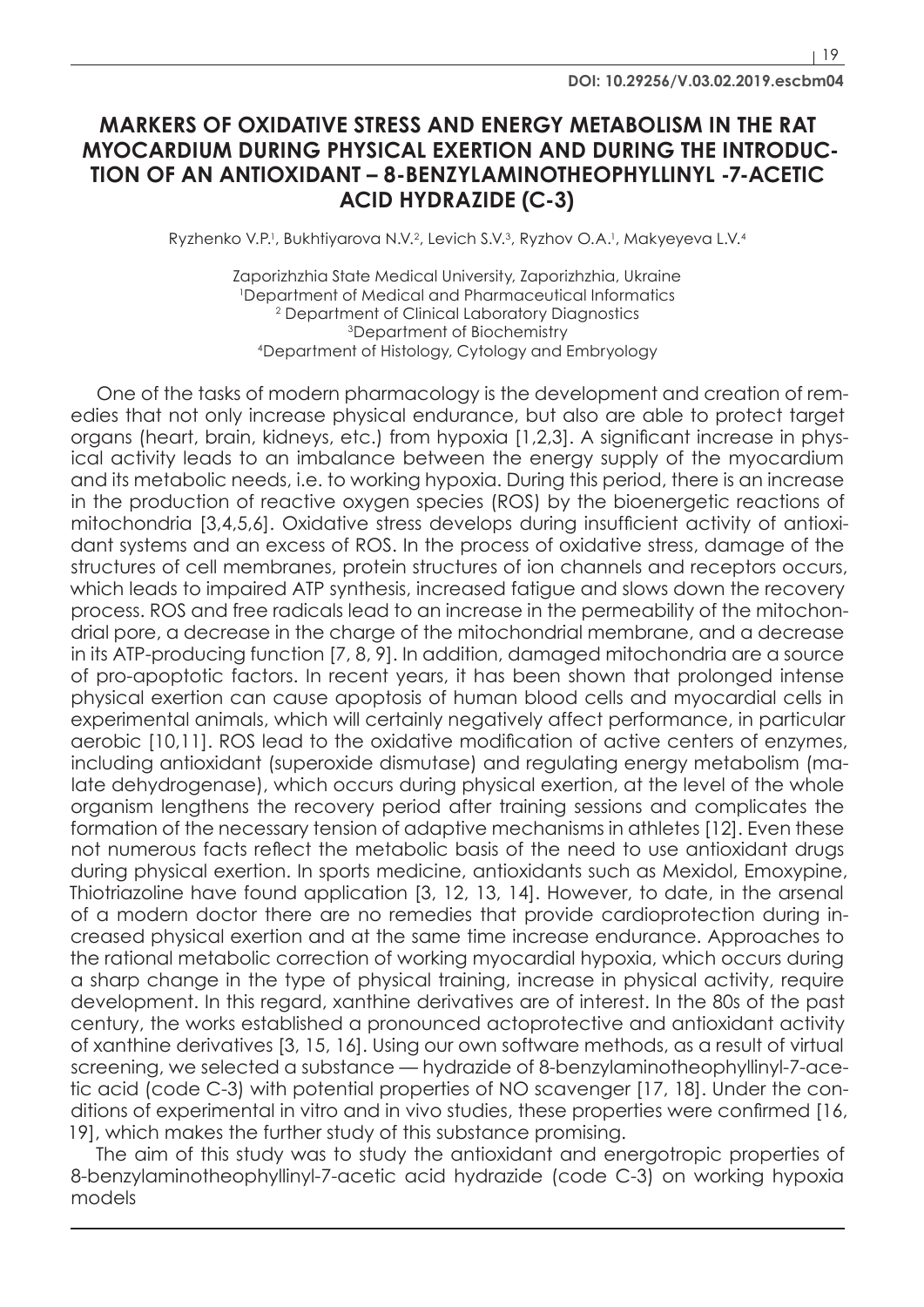**Materials and methods.** The studies were performed on a sufficient number of experimental animals, and all manipulations were carried out in accordance with the provision on the use of animals in biomedical experiments (Strasbourg, 1986, as amended in 1998) and the "The general ethical principles of animal experimentation" (Kyiv, 2001) which are consistent with the provisions of the "European Convention for the Protection of Vertebrate Animals, which are used for experimental and scientific purposes." The protocols of experimental studies and their results were approved by the decision of the Bioethics Commission of ZSMU (protocol No. 2 of 04/14/2015)

Hydrazide 8-benzylaminotheophyllinyl-7-acetic acid (code C-3) was synthesized at the Department of Biological Chemistry under the guidance of prof. E.V. Alexandra. LD<sub>50</sub> C-3 for intragastric administration to rats - 2100  $\pm$  142.8 mg / kg (toxicity class V). The experiments were performed on 80 Wistar rats weighing 160-170 g. Rats were obtained from the nursery of the Institute of Pharmacology and Toxicology of the Academy of Medical Sciences of Ukraine. The duration of the quarantine (acclimatization period) for all animals was 14 days. During quarantine, each animal was examined daily (behavior and general condition), animals were observed in cells twice a day (morbidity and mortality). Before the start of the study, animals meeting the criteria for inclusion in the experiment were divided into groups using the randomization method. Non-eligible animals were excluded from the study during quarantine. Experimental animals were kept on the same rations, under ordinary conditions in vivarium.

Evaluation of the antioxidant and anti-ischemic effects of substance C-3 was also evaluated under conditions of acute working hypoxia in rats under physical exertion on a treadmill in anaerobic mode. The animals were forced to run on a treadmill to complete exhaustion ("failure") at a belt speed of 50 m / min. at the angle of inclination is 30°. Animals were withdrawn from the experiment under thiopental anesthesia (40 mg / kg) at the time of "refusal" of physical activity [21,22]. Substance C-3 was administered intragastrically using a metal probe at a dose of 100 mg / kg 30 minutes before the experiment. Mildronate, Grindex (Latvia) was administered according to the same scheme at a dose of 250 mg / kg [3]. In this series of experiments, there were four groups of animals:

1) intact - without physical activity (10 rats);

2) control - with physical activity without drug administration (10 rats);

3) animals with physical activity receiving substance C-3 (10 rats);

4) animals with physical activity treated with Mildronate (10 rats).

Acute working hypoxia was also modeled by preliminary (30 min. prior) intraperitoneal administration of a coronary spastic agent, pituitrin, at a dose of 1 Unit / kg (10 animals in each group). We used pituitrin for injection manufactured by AB Endokrininiai (Lithuania).

Animals were removed from the experiment under thiopental anesthesia (40 mg / kg) at the time of "refusal" of physical activity. Cardioprotective activity was evaluated by reduction of biochemical markers of ischemic myocardial damage.

Substance C-3 was administered intragastrically using a metal probe at a dose of 100 mg / kg 30 minutes before the experiment. Mildronate, Grindex (Latvia) - according to the same scheme in a dose of 250 mg / kg. In this series of experiments, there were four groups of animals:

1) intact - with physical activity without the administration of pitutirin (10 rats);

2) control - with physical activity with the administration of pituitrin without the administration of drugs (10 rats);

3) animals with physical activity with the administration of pituitrin and substance C-3 (10 rats);

4) animals with physical activity with the administration of pituitrin and Mildronate (10 rats). Animals were withdrawn from the experiment 6 hours after the formation of working hypoxia under thiopental sodium anesthesia (40 mg / kg), blood was taken from the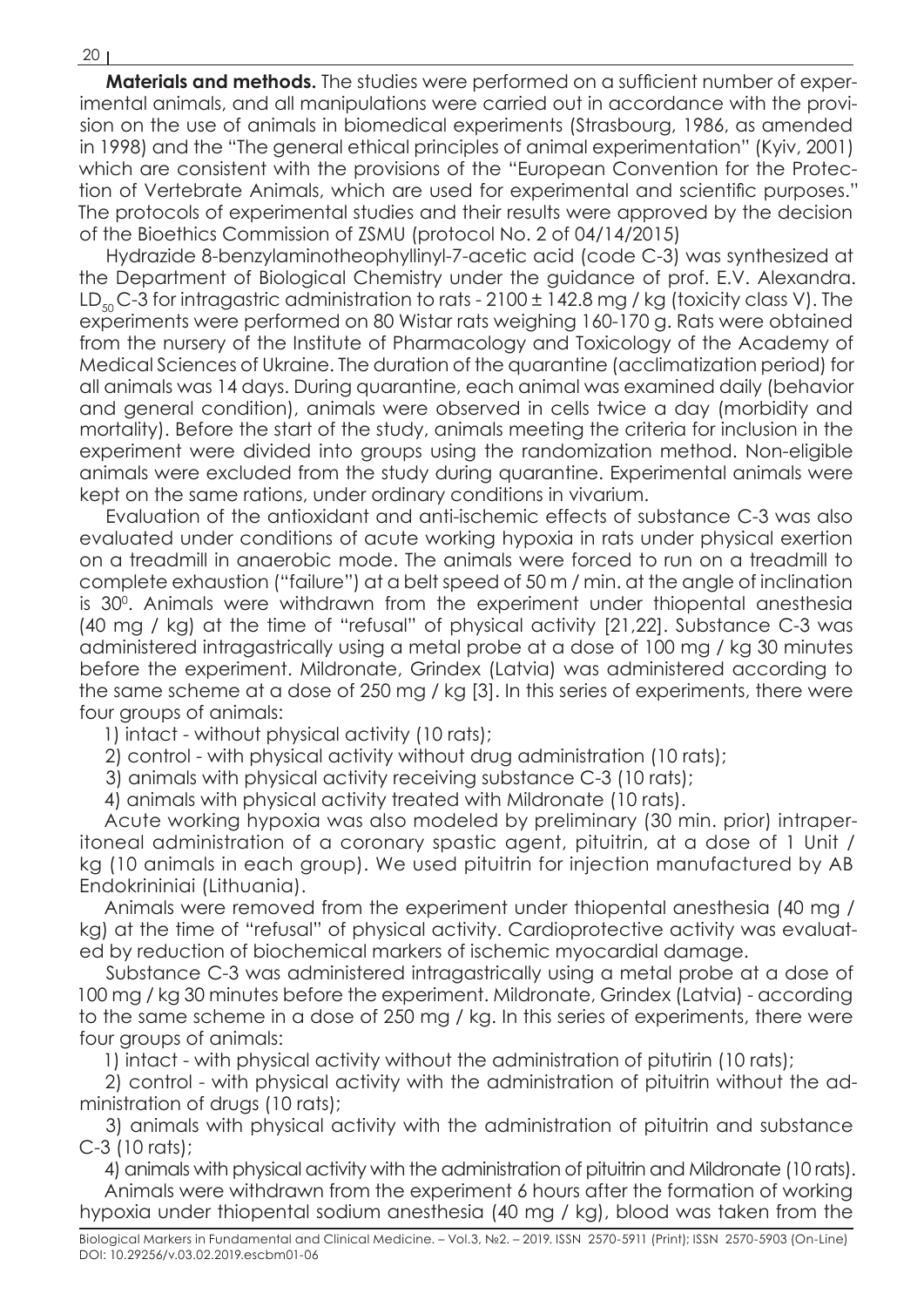abdominal aorta and the heart was removed for biochemical studies. The heart was washed with cooled 0.15 M KCl (4° C) 1:10. The washed heart was cleaned of fat, connective tissue, blood vessels were cut out, blood clots were removed from the internal cavities and was washed again with 0.15 M KCl (4° C) 1:10. Then it was ground in liquid nitrogen to a powder state and homogenized in a 10-fold volume of medium at (2° C) containing (in millimoles): sucrose - 250, Tris-HCl buffer - 20, EDTA -1 (pH 7.4) [23]. At a temperature of + 4° C, the cytosolic and mitochondrial fractions were isolated by differential centrifugation on a Sigma 3-30k refrigerator centrifuge (Germany). To clean the mitochondrial fraction from large cell fragments, centrifugation was preliminarily performed for 7 minutes at 1000 g, and then the supernatant was re-centrifuged for 20 minutes at 17000g. The supernatant was discarded and stored at -80° C. A protein-free extract was obtained by adding an accurately weighted heart tissue homogenate to perchloric acid (0.6 M), followed by neutralization with 5.0 M potassium carbonate. As a biochemical marker of ischemic myocardial damage in blood serum, a cardiospecific isoenzyme creatine phosphosokinase (CK-MB) was determined. The activity of CK-MB was determined on a Prestige 24i automated biochemical analyzer. To assess the intensity of oxidative stress in the myocardium, markers of oxidative modification of the protein — aldehyde phenylhydrazine (APH) and carboxyphenyl hydrazone (CPH) and nitrotyrosine — were determined. The state of the antioxidant system was evaluated by the activity of Superoxide dismutase (SOD). The state of energy metabolism was determined by the level of the most significant intermediates - ATP, lactate, pyruvate, malate. SOD activity was determined according to the method described by Chevari et al. using phenazine methosulfate and nitro blue tetrazolium [24]. Indicators of oxidative protein modification in brain tissues were determined according to the B. Halliwell method by the interaction of oxidized amino acid residues with 2,4-dinitrophenylhydrazine (2,4-DNPH) and the formation of aldehyde phenylhydrazine (APH) and carboxylphenylhydrazine (CPH) having an absorption spectrum at 274 nm 363 nm, respectively [23.24]. Nitrotyrosine was determined by solid-phase immunosorbent sandwich ELISA method, ELISA Kit (Cat. No. HK 501-02) from Hycult Biotech and expressed in nm / g of tissue. The amount of malate was determined by the Hohorst method by the decrease of NADH at 340 nm [24]. The pyruvate content was determined by the Soch-Lamprecht method by the decrease of NADH at 340 nm [24]. The lactate content was determined by the Hohorst method by increase of NADH at 340 nm [24]. Adenyl nucleotides were determined by thin layer chromatography. Protein concentration was estimated by the Bradford method. The results of the study were calculated using the standard statistical package of the licensed program STATISTICA® for Windows 6.0 (StatSoftInc., No.AXXR712D833214FAN5), as well as SPSS 16.0 and Microsoft Office Excell 2003. Normality of distribution was assessed by the Shapiro-Wilk test. Data are presented as mean values. The significance of differences between the mean values was determined by the Student criterion with a normal distribution. In the case of a non-normal distribution or analysis of ordinal variables, the U Mann-Whitney test was used. For comparison of independent variables in more than two samples, analysis of variance (ANOVA) with normal distribution or the Kruskal-Wallis criterion for a distribution other than normal were used. For all types of analysis, differences p <0.05 (95%) were considered statistically significant.

**Results.** Modeling of acute working hypoxia led to ischemic myocardial damage - ATP energy deficiency, increased lactate, decreased pyruvate and malate levels, CK-MB hyperenzymemia, increased markers of oxidative modification of the protein APH, CPH and nitrotyrosine during a decrease in SOD activity.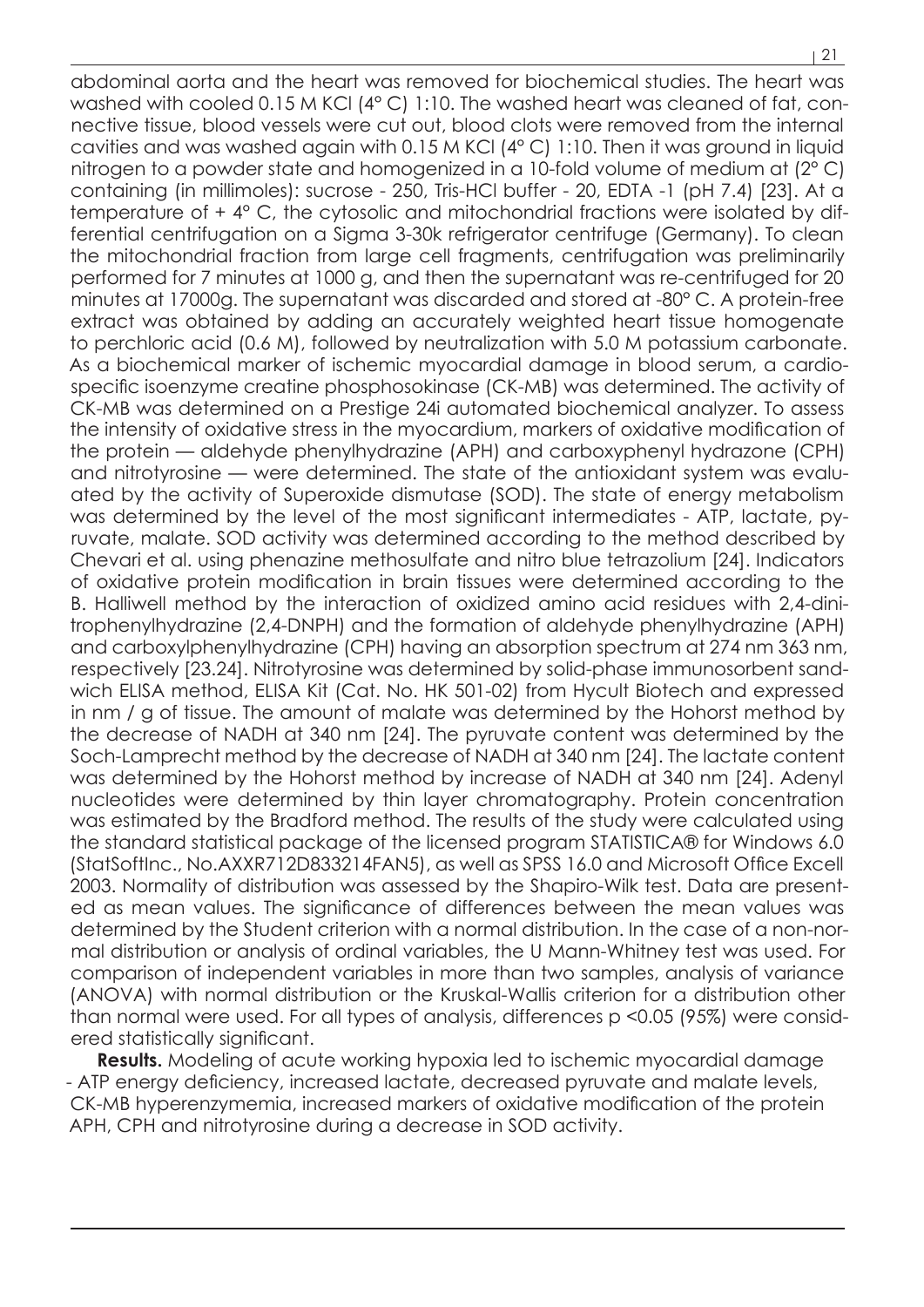## **Table 1**

The actoprotective and cardioprotective effect of substance C-3 and the reference drug under conditions of severe anaerobic exercise (acute working hypoxia)

| Research indicators               | Intact group<br>$(n = 10)$ | Control<br>qroup (run-<br>ning till ex-<br>haŭstion)<br>$(n = 10)$ | Running till<br>exhaustion<br>$+ C - 3$ ,<br>100 mg / kg<br>$(n = 10)$ | Running till ex-<br>haustion + Mil-<br>dronate,<br>250 mg / kg<br>$(n = 10)$ |
|-----------------------------------|----------------------------|--------------------------------------------------------------------|------------------------------------------------------------------------|------------------------------------------------------------------------------|
| Duration of running,<br>min       |                            | $11,8\pm2,6$                                                       | 32,8±5,75*                                                             | 17,5±3,43*                                                                   |
| CK-MB, IU/I                       | $15,2\pm1,15$              | $31,5\pm2,5$                                                       | $18,2\pm1,2*1$                                                         | $24,1\pm1,8*$                                                                |
| APH,                              | $8,5 \pm 0,77$             | $14,3 \pm 1,01$                                                    | $8,52\pm0,68$ <sup>*</sup>                                             | $11,1\pm1,03^*$                                                              |
| c.u./g of protein                 |                            |                                                                    |                                                                        |                                                                              |
| CPH,                              | $11,06 \pm 1,1$            | $21,8 \pm 1,7$                                                     | $11,8\pm1,22*$                                                         | $14,8 \pm 1,22^*$                                                            |
| c.u./g of protein                 |                            |                                                                    |                                                                        |                                                                              |
| SOD,                              | 205,7±20,08                | $125,4 \pm 11,0$                                                   | 195,7±19,9*1                                                           | $131,6 \pm 12,7$                                                             |
| $c.u/g$ of protein                |                            |                                                                    |                                                                        |                                                                              |
| Nitrotyrosine, nm/g of<br>protein | 21,36±1,98                 | $37,8 \pm 3,9$                                                     | 24,47±2,45*1                                                           | $35,9\pm2,44$                                                                |
| ATP,                              | $2,9\pm0,11$               | $2,11\pm0,10$                                                      | $2,83\pm0,24*$                                                         | $2,57\pm0,14*$                                                               |
| $\mu$ m /g of tissue              |                            |                                                                    |                                                                        |                                                                              |
| Lactate, um /g                    | $2,42\pm0,38$              | $4,72\pm0,41$                                                      | $2,67\pm0,29*1$                                                        | $5,11\pm0,54$                                                                |
| Pyruvate, um /g                   | $0,176 \pm 1,01$           | 0,137±0,008                                                        | $0,161\pm0,007*$                                                       | 0,172±0,008*                                                                 |
| Malate, µm /g                     | $0,71\pm0,03$              | 0,489±0,03                                                         | $0,75\pm0,04*1$                                                        | $0,505 \pm 0,05*$                                                            |

Note: \* -P <0.05 compared to the control group

<sup>1</sup> - P <0.05 compared to the mildronate group

The prophylactic administration of substance C-3 had a significant antioxidant effect, aimed at suppressing oxidative stress reactions (Table 1). This conclusion is confirmed by the antioxidant effects of C-3, both in in vitro experiments and previously obtained results [20]. So, in the myocardium of experimental animals receiving C-3, a decrease in markers of oxidative modification of the protein — APH by 40.4%, CPH — by 45.8% and nitrotyrosine by 35.2% was observed. The administration of substance C-3 led to an increase in SOD activity in the myocardial cytosol by 56.0%. The administration of substance C-3 also had an anti-ischemic effect, contributing to a more "economical" expenditure of myocardial energy resources during working hypoxia caused by a sharp anaerobic exercise. Thus, the administration of substance C-3 to experimental animals led to an increase in the ATP content in the myocardium by 34.1%. Substance C-3 had a beneficial effect on the energy metabolism of the myocardium - it reduced the lactate content by 43.4% and increased the content of malate by 53.3% and pyruvate by 17.5% in the myocardium. The energotropic effect of C-3, most likely, consists in the activation of compensatory mitochondrial-cytosolic energy shunts and the reduction of low-productivity anaerobic glycolysis. We associate the positive effect of 8-benzylaminotheophyllinyl-7-acetic hydrazide on energy metabolism with its antioxidant effect and a decrease in oxidative damage to mitochondrial membranes. It is known that xanthine derivatives can affect the metabolism of adenyl nucleotides and regulate ATP resynthesis [3, 14]. The inhibition of oxidative stress and improved myo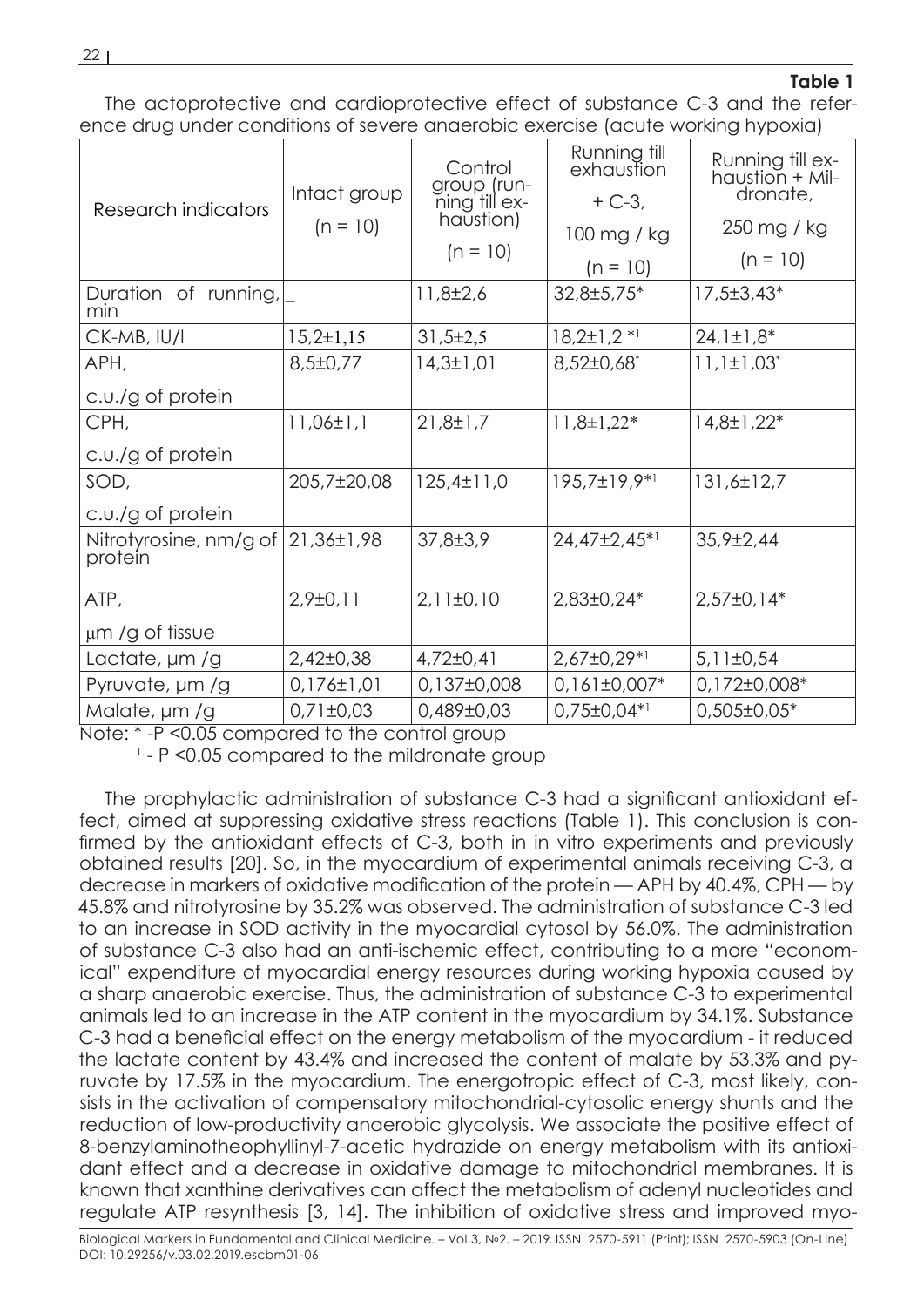cardial energy metabolism during working myocardial hypoxia under the influence of C-3 resulted in an increase in exercise tolerance by 178.1% and a decrease in CK-MB hyperenzymemia by 42.2% (which also indicates its cardioprotective effect). The prophylactic administration of mildronate had a less pronounced antioxidant effect. Mildronate did not have a significant effect on the activity of SOD and on the content of nitrotyrosine in the myocardium of during exhausting exercises and was inferior to C-3 in these indicators. Mildronate, unlike C-3, increased ATP production in the myocardium due to anaerobic glycolysis (increased lactate). C-3 surpasses Mildronate in the degree of lactate reduction and malate increase. Modeling of acute working hypoxia by administration of a coronary spastic agent - pituitrin - led to more pronounced than in the first case, consequences of oxidative stress and ischemic damage of the myocardium – increase of markers of oxidative modification of protein APH, CPH and nitrotyrosine at the inhibition of SOD activity, affect ATP energy level, increase in lactate level, decrease in pyruvate and malate levels, increase in CK-MB hyperenzymemia, and also decrease in exercise tolerance (The running duration till complete exhaustion decreased in few times) (Table 2).

## **Table 2**

The actoprotective and cardioprotective effect of substance C-3 and the reference drug under conditions of severe anaerobic exercise (acute working hypoxia) together with pituitrin administration

| Research indicators               | Intact group<br>$(n = 10)$ | Control<br>group (run-<br>ning till ex-<br>haustion) | Running till<br>exhaustion<br>$+ C-3,$ | Running till ex-<br>haustion + Mil-<br>dronate, |
|-----------------------------------|----------------------------|------------------------------------------------------|----------------------------------------|-------------------------------------------------|
|                                   |                            |                                                      | 100 mg / kg                            | 250 mg / kg                                     |
|                                   |                            | $(n = 10)$                                           | $(n = 10)$                             | $(n = 10)$                                      |
| Duration of running,<br>min       | 11,88±2,6                  | 2,66±0,67                                            | $6,2\pm0,48$ * <sup>1</sup>            | $3,53\pm0,37$                                   |
| CK-MB, IU/I                       | $15,2\pm1,15$              | $45,5 \pm 3,1$                                       | $23,1\pm1,7$ <sup>*1</sup>             | $34,8 \pm 3,1*$                                 |
| APH,                              | $8,5 \pm 0,77$             |                                                      | $12,6 \pm 1,15^*$                      | 16,94±1,13                                      |
| c.u./g of protein                 |                            | $18,35 \pm 1,8$                                      |                                        |                                                 |
| CPH,                              | $11,06 \pm 1,1$            | $30,6 \pm 2,12$                                      | 18,45±1,32*                            | 26,0±3,13                                       |
| c.u./g of protein                 |                            |                                                      |                                        |                                                 |
| SOD,                              | 205,7±20,8                 | $103,7\pm8,9$                                        | $184,5\pm13,6^{*1}$                    | $117,5 \pm 14.8$                                |
| c.u./g of protein                 |                            |                                                      |                                        |                                                 |
| Nitrotyrosine, nm/g of<br>protein | 21,3±1,98                  | 49,43±3,8                                            | $30,1\pm3,5*1$                         | $40,9{\pm}3,7$                                  |
| ATP,                              |                            |                                                      |                                        |                                                 |
| µm /g of tissue                   | $2,9\pm0,11$               | $1,92 \pm 0,10$                                      | $2,52\pm0.08*$                         | $2,27\pm0,05*$                                  |
| Lactate, um /g                    | $2,427\pm0,58$             | $5,56 \pm 0,47$                                      | $2,82\pm0,26*$                         | 7,07±0,61*                                      |
| Pyruvate, um /g                   | $0,17\pm0,01$              | $0,13\pm0,01$                                        | 0,159±0,007*                           | $0,165 \pm 0,013*$                              |
| Malate, µm /g                     | $0,71\pm0,03$              | $0,469\pm0,04$                                       | $0,61\pm0,02*1$                        | $0,483\pm0,03$                                  |

Note: \* -P <0.05 compared to the control group

<sup>1</sup> - P <0.05 compared to the mildronate group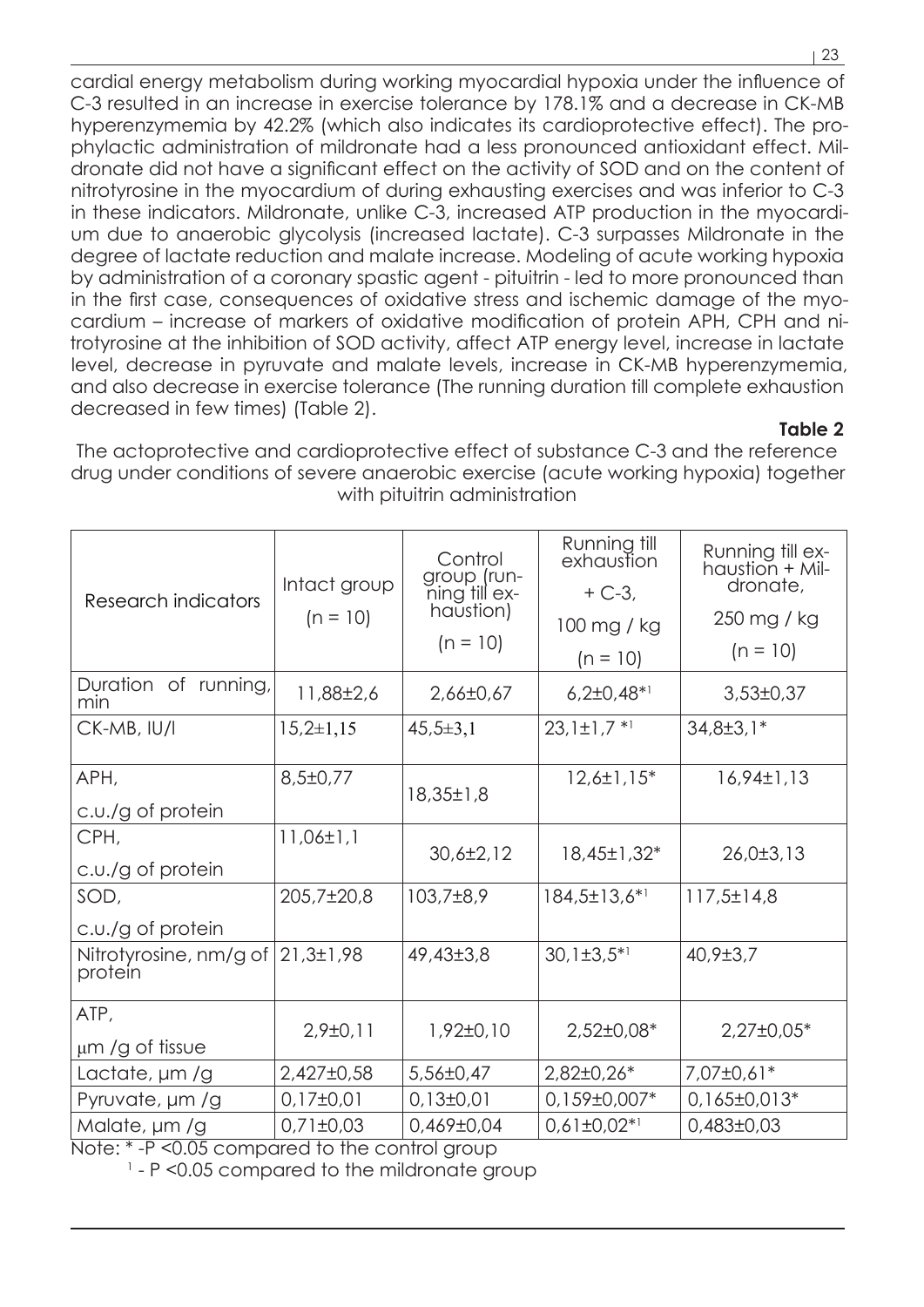As can be seen from the data presented in table 2, the preliminary administration of substance C-3 to animals subjected to physical activity (acute working hypoxia) during coronary spasm exerted an antioxidant effect, reducing the formation of markers of protein oxidative modification in the myocardium - APHby 31.3%, CPH by 39.7% and nitrotyrosine by 39.1%. Substance C-3 led to an increase in SOD activity in the myocardium under conditions of acute working hypoxia by 77.9%. The introduction of substance C-3 also had anti-ischemic effects, improving myocardial energy metabolism at the peak of physical fatigue. Thus, the ATP content in the myocardium of animals treated with C-3 increased by 31.2%, the lactate content decreased by 49.2%, while the content of malate increased by 30% and pyruvate by 22.3%. Under the conditions of reproduction of this model of working hypoxia, we also consider antioxidant mechanism to be dominant of action of C-3. As a result of the implementation of the antioxidant and anti-ischemic action of C-3 in a more stringent model of working hypoxia, an increase in exercise tolerance by 133% in animals of this group also appeared. Prophylactic administration of C-3 also leads to a decrease in CK-MB hyperenzymemia by 49.2% after physical exertion concomitantly with coronary spasm. C-3 is superior to Mildronate in this model of working hypoxia in such indicators as an increase in SOD activity, a decrease in nitrotyrosine, an increase in the content of malate and a decrease in lactate. C-3 is also superior to Mildronate in increasing treadmill running and lowering CK-MB hyperenzymemia. Thus, an increase in physical activity in the experiment leads to the formation of working hypoxia, which is especially pronounced together with of pituitrin administration, to an imbalance between the energy supply of the myocardium and its metabolic needs, i.e. to working hypoxia. At the time of the imbalance between the energy supply of the myocardium and its metabolic needs, there is a sharp overproduction of ROS and NO by the bioenergetic reactions of mitochondria [12, 14, 24]. It is mitochondria that are the primary source of ROS. ROS, especially superoxide, are formed under conditions of ischemia and hypoxia in the so-called parasitic reactions, in the initial section of the respiratory chain of mitochondria (CoQH<sub>2</sub>-NAD+) with the participation of NADH-CoQH<sub>2</sub>-reductase, the activity of which increases with blockade of the cytochrome C-dependent receptor on the outer surface of mitochondrial membranes in connection with increase of reduced flavins. In addition to superoxide, a key role in the development of mitochondrial disorders is played by NO and its more aggressive form - peroxynitrite, whose marker nitrotyrosine was discovered by us in the animal myocardium after physical exertion in an amount several times higher than the initial ones. Peroxynitrite nitrosylates guanine, which leads to the breaking of DNA chains and to mutations or triggering of apoptosis [13, 25, 26]. Excess NO inhibits the enzymes responsible for DNA repair; it shows the effect on alkyl transferase, formamidopyrimidine-DNA glycosylase and ligase. NO activates PARP and ADP-ribosylation, especially in the setting of ATP deficiency and the accumulation of reduced pyridine nucleotides. NO positively affects the synthesis of p53 protein, which induces the expression of Bax, Fas, p53AIP (apoptosis inducing protein) and other apoptogenic proteins, and moves to mitochondria during apoptosis, which may be one of the causes of ROS production and a decrease in the transmembrane potential on the inner membrane [8, 12, 13, 27]. Oxidative stress and initiation of apoptosis of cardiomyocytes and blood cells negatively affects the parameters of performance, in particular aerobic and training modes [1, 26, 28, 29]. It is considered advisable to use antioxidants, namely NO scavengers, to correct mitochondrial dysfunction [29]. As a result of numerous studies using the computer program that we have developed, as a result of virtual screening, we selected the C-3 substance. Experimental attempts to use antioxidant C-3 under conditions of excessive physical exertion and the formation of working hypoxia were crowned with therapeutic success. In our opinion, the mechanism of suppression of the reactions of nitrosating stress in C-3 is associated with the peculiarities of its chemical structure, which suggests that the substance under study plays the role of a "spin trap" when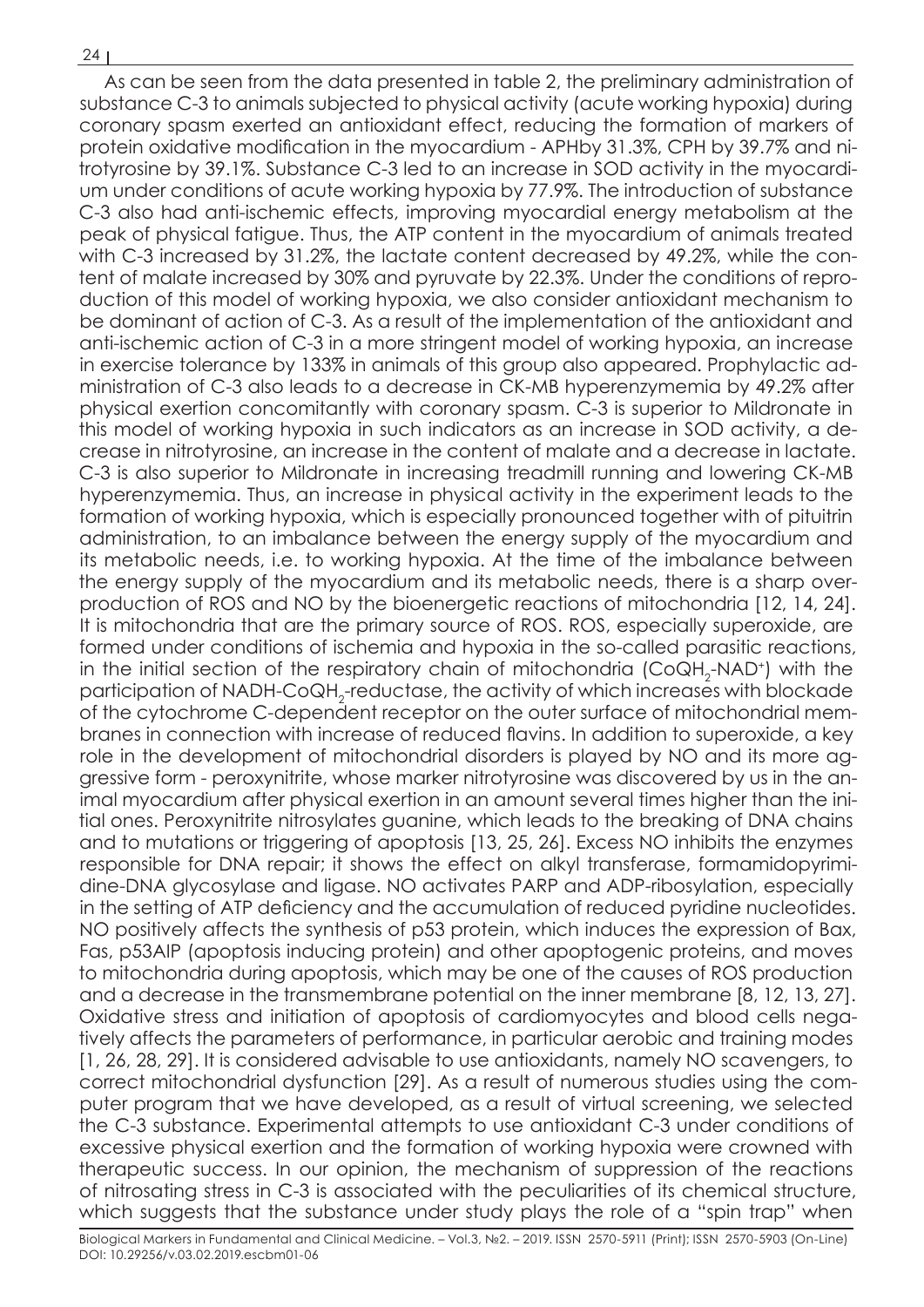interacting with the NO radical. As a proof of this hypothesis, the quantum mechanical energy descriptors of the boundary molecular orbitals were calculated at the Department of Medical Informatics, ZSMU: the energy of the highest occupied molecular orbital  $(E_{HOMO})$  and the energy of the lowest unoccupied molecular orbital  $(E_{HOMO})$  in the WinMopac software package (ver 7.2, descriptors - HOMOEnergy, LUMOEnergy, the semi-empirical method AM1, with the settings: Calculation = SinglePoint, WaveFunc $t$  tion = ClosedShell (RHF). As a result, it was found that they show that the  $E_{HOMO}$  parameter (HOMOEnergy descriptor) at the largest degree affects the value of AOA [33-34] The mechanism of interaction of the C-3 substance and NO can be performed by transferring an electron from the highest occupied molecular orbital of the "spin trap" to the lowest unoccupied molecular orbital of the radical with the formation of a more stable radical complex.

Conclusion. As a result of the studies, it was found that the prophylactic single administration of substance C-3 at a dose of 100 mg / kg intraperitoneally increased exercise tolerance, improved myocardial energy metabolism, reduced ischemic changes in the heart, and inhibited the reactions of oxidative stress.

The administration of substance C-3 accompanied by coronary spasm caused by pituitrin increased exercise tolerance, improved myocardial energy metabolism, reduced ischemic changes in the heart, and inhibited the reactions of oxidative stress. As the dominant mechanism of action of C-3, we consider the antioxidant, aimed at reducing the oxidative modification of protein structures, possibly also mitochondrial membranes and key enzymes of energy metabolism. Prophylactic administration of Mildronate had a less pronounced antioxidant and anti-ischemic effect. The results obtained indicate the presence of pronounced antioxidant and anti-ischemic properties of substance C-3.

### **Acknowledgments**

We are grateful to the Research Council of Zaporizhzhia State Medical University for their financial support.

### **Ethical considerations**

All investigations conformed to the ethical of research and were approved by the Bioethics Committee of Zaporizhzhia State Medical University.

### **Conflict of interest**

All authors declare that no conflict of interest exists.

#### **References.**

- **1. Gunina L.M. The mechanisms of the effect of antioxidants during physical exertion // Science in Olympic Sports. 2016; 1: 25-28.**
- **2. Gavrilova E. A., Zemtsovsky E.V. Sudden cardiac death and myocardial hypertrophy in athletes // Her. arrhythmology. 2010; 62: 59–61.**
- **3. Mazur I.A., Chekman I.S., Belenichev I.F. et al. Metabolitotropic drugs. Moscow: MLA, 2007. 304p.**
- **4. Gunina L.M. Oliynyk S.A., Ivanov S.V. Biochemical and structural and functional features of red cell membrane and anemia in athletes / Fiziolohichnyi zhurnal. 2007; 53(N3): 43-50.**
- **5. Menshchikova E. B., Lankin, N. K., Zenkov et al. Oxidative stress. Pro-oxidants and antioxidants. Мoscow: Slovo, 2006. — 556 p.**
- **6. Belenichev I.F., Kolesnik Yu.M., Pavlov S.V. et al. Mitochondrial dysfunction in cerebral pathology. Neuroprotection of Cerebrocurin // International. nevrol. Journal. 2008; 4(20): 23-29.**
- **7. Belenichev IF, Gubsky YI, Levitsky EL et al. Antioxidant system of protection of an organism // Curr. prob. toxicol. 2002; 3: 24-31.**
- **8. Gubsky Yu.I., Belenichev I.F., Levitsky E.L. Toxicological consequences of oxidative protein modification // Curr. prob. toxicol. 2005; 3: 4-20.**
- **9. Levitsky E.L., Belenichev I.F., Bukhtiyarova N.V. et al. Role of the c-fos early response gene in normal and toxic neurodestructive pathology. Possibilities of pharmacocorrection with neuropeptide drugs // Curr. prob. toxicol. 2008; 1: 11-17.**
- **10. Wang J.-S. Huang Y.-H. Effects of exercise intensity on lymphocyte apoptosis induced by oxidative stress in men // Eur. J. Appl. Physiol. 2005; 95: 290–291.**